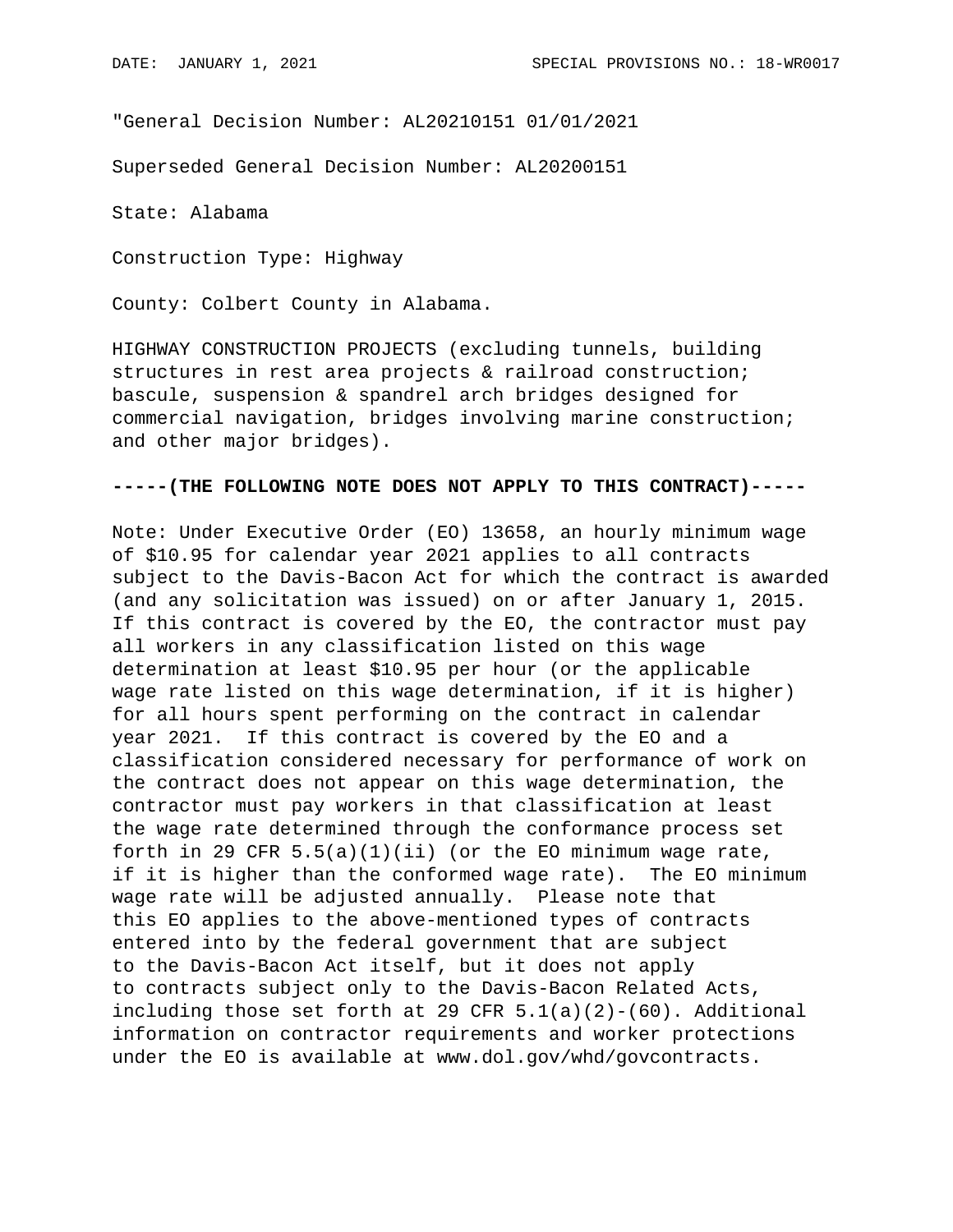| Modification Number<br>0                                                       | Publication Date<br>01/01/2021      |         |  |  |
|--------------------------------------------------------------------------------|-------------------------------------|---------|--|--|
| ELEC0505-001 09/01/2019                                                        |                                     |         |  |  |
|                                                                                | Rates                               | Fringes |  |  |
| ELECTRICIAN\$ 27.34 3%+8.61                                                    | . _ _ _ _ _ _ _ _ _ _ _ _ _ _ _ _ _ |         |  |  |
| ENGI0312-002 09/01/2019                                                        |                                     |         |  |  |
|                                                                                | Rates                               | Fringes |  |  |
| POWER EQUIPMENT OPERATOR<br>$(Drill)$ \$ 24.15                                 |                                     | 9.36    |  |  |
| SUAL2019-030 11/13/2019                                                        |                                     |         |  |  |
|                                                                                | Rates                               | Fringes |  |  |
| CEMENT MASON/CONCRETE FINISHER\$ 15.69                                         |                                     | 0.00    |  |  |
| FORM WORKER\$ 14.27                                                            |                                     | 0.00    |  |  |
| HIGHWAY/PARKING LOT STRIPING:<br>Operator (Striping Machine)\$ 20.94           |                                     | 0.00    |  |  |
| HIGHWAY/PARKING LOT STRIPING:<br>Truck Driver (Line Striping<br>Truck)\$ 14.55 |                                     | 0.00    |  |  |
| IRONWORKER, REINFORCING\$ 18.02                                                |                                     | 0.00    |  |  |
| IRONWORKER, STRUCTURAL\$ 22.40                                                 |                                     | 0.00    |  |  |
| LABORER GRADE CHECKER\$ 14.89                                                  |                                     | 0.00    |  |  |
| LABORER: Asphalt, Includes<br>Raker, Shoveler, Spreader and                    |                                     |         |  |  |

LABORER: Common or General......\$ 14.51 0.00

Distributor.........................\$ 15.71 0.00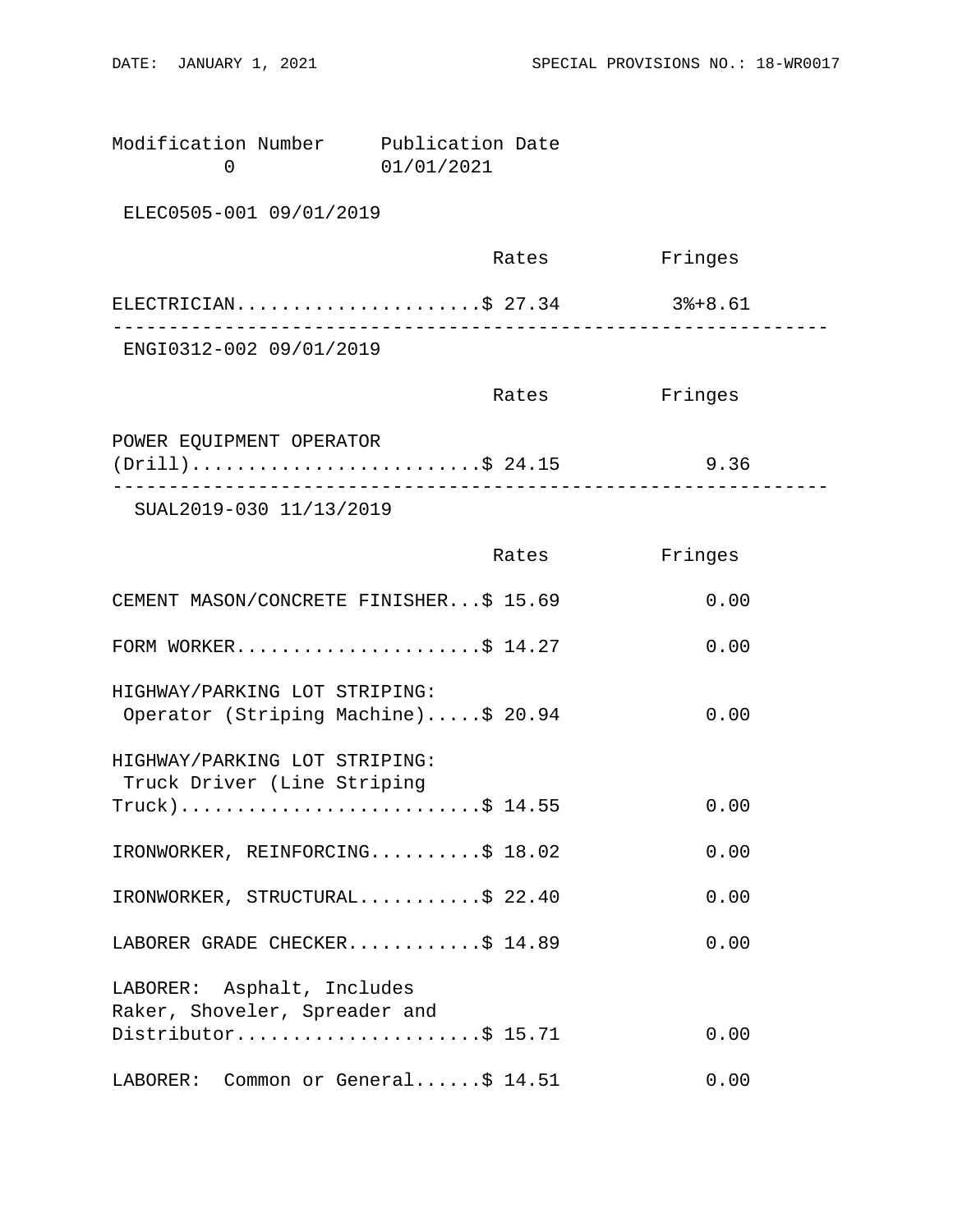|                  | LABORER: Mason Tender -                                       |      |
|------------------|---------------------------------------------------------------|------|
|                  | Cement/Concrete\$ 14.62                                       | 0.00 |
|                  | LABORER: Pipelayer\$ 13.49                                    | 0.00 |
|                  | OPERATOR: Asphalt Spreader\$ 16.02                            | 0.00 |
| OPERATOR:        | Backhoe/Excavator/Trackhoe\$ 19.97                            | 0.00 |
|                  | OPERATOR: Bobcat/Skid<br>Steer/Skid Loader\$ 13.88            | 0.00 |
| OPERATOR:        | $\texttt{Broom}/\texttt{Sweeper} \dots \dots \$ 13.11         | 0.00 |
| OPERATOR:        | Bulldozer\$ $21.27$                                           | 0.00 |
| OPERATOR:        | Crane\$ 23.49                                                 | 0.00 |
| OPERATOR:        | Grader/Blade\$ 17.77                                          | 0.00 |
|                  | OPERATOR: Loader\$ 16.11                                      | 0.00 |
|                  | OPERATOR: Material Transfer<br>Vehicle\$ 16.60                | 0.00 |
|                  | OPERATOR: Mechanic\$ 24.71                                    | 0.00 |
|                  | OPERATOR: Milling Machine\$ 14.76                             | 0.00 |
|                  | OPERATOR: $Oiler$ \$ 16.83                                    | 0.00 |
|                  | OPERATOR: Paver (Asphalt,<br>Aggregate, and Concrete)\$ 17.64 | 0.00 |
|                  | OPERATOR: Roller\$ 16.43                                      | 0.00 |
| OPERATOR:        | $Scraper \ldots \ldots \ldots \ldots \$ 13.30                 | 0.00 |
|                  | PAINTER (Brush and Roller)\$ 15.97                            | 1.27 |
| TRAFFIC CONTROL: | $Flagger$ \$ 11.48                                            | 0.00 |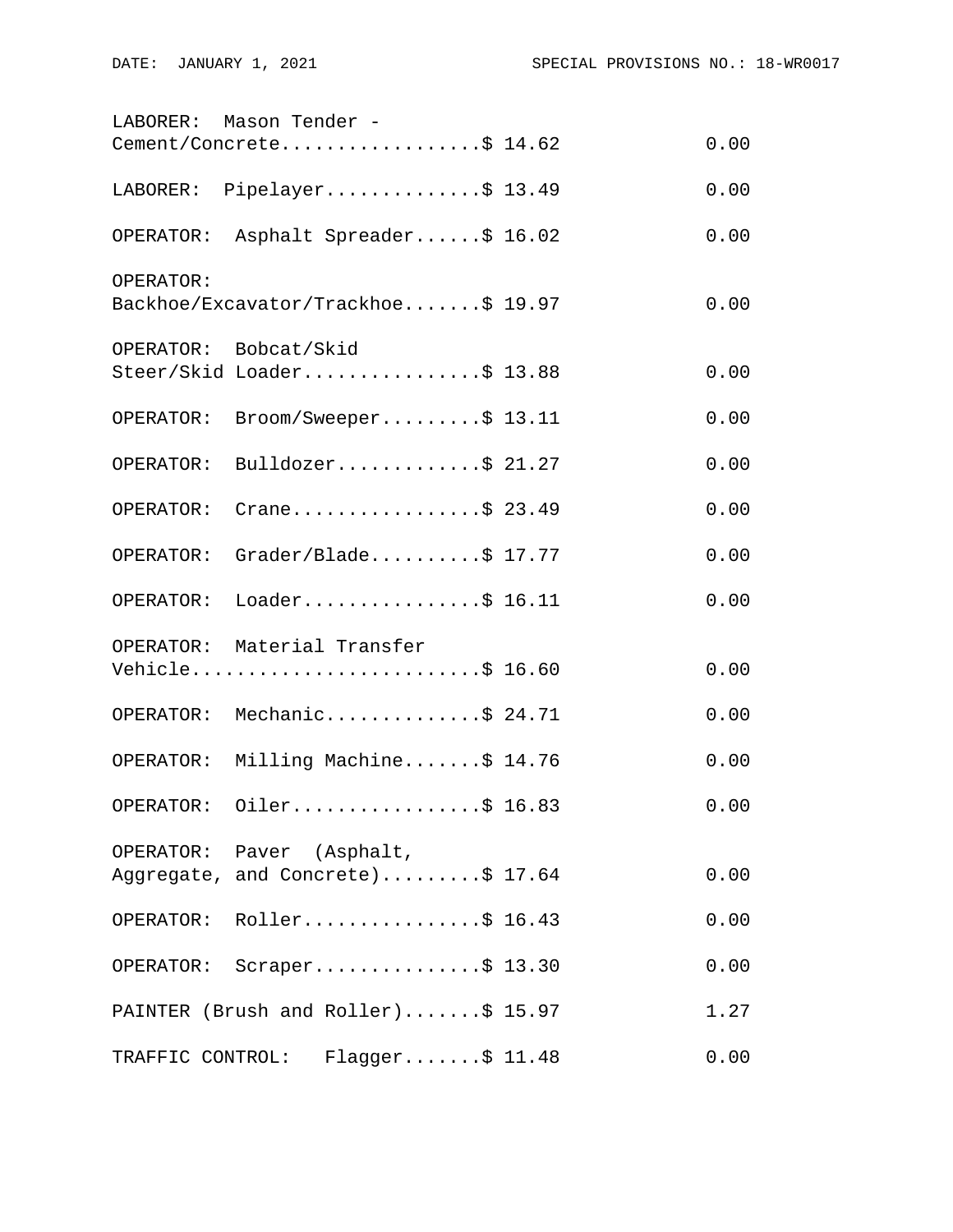| TRAFFIC CONTROL:           |                                     |  |      |  |  |
|----------------------------|-------------------------------------|--|------|--|--|
| Laborer-Cones/             |                                     |  |      |  |  |
| Barricades/Barrels -       |                                     |  |      |  |  |
|                            | Setter/Mover/Sweeper\$ 13.64        |  | 0.00 |  |  |
|                            | TRUCK DRIVER: Dump Truck\$ 14.34    |  | 0.00 |  |  |
|                            | TRUCK DRIVER: Flatbed Truck\$ 15.00 |  | 0.00 |  |  |
|                            | TRUCK DRIVER: Lowboy Truck\$ 17.01  |  | 0.00 |  |  |
| TRUCK DRIVER: Semi-Trailer |                                     |  |      |  |  |
|                            | Truck\$ 15.56                       |  | 0.00 |  |  |
|                            | TRUCK DRIVER: Water Truck\$ 13.71   |  | 0.00 |  |  |
|                            |                                     |  |      |  |  |

WELDERS - Receive rate prescribed for craft performing operation to which welding is incidental.

## ================================================================

Note: Executive Order (EO) 13706, Establishing Paid Sick Leave for Federal Contractors applies to all contracts subject to the Davis-Bacon Act for which the contract is awarded (and any solicitation was issued) on or after January 1, 2017. If this contract is covered by the EO, the contractor must provide employees with 1 hour of paid sick leave for every 30 hours they work, up to 56 hours of paid sick leave each year. Employees must be permitted to use paid sick leave for their own illness, injury or other health-related needs, including preventive care; to assist a family member (or person who is like family to the employee) who is ill, injured, or has other health-related needs, including preventive care; or for reasons resulting from, or to assist a family member (or person who is like family to the employee) who is a victim of, domestic violence, sexual assault, or stalking. Additional information on contractor requirements and worker protections under the EO is available at www.dol.gov/whd/govcontracts.

Unlisted classifications needed for work not included within the scope of the classifications listed may be added after award only as provided in the labor standards contract clauses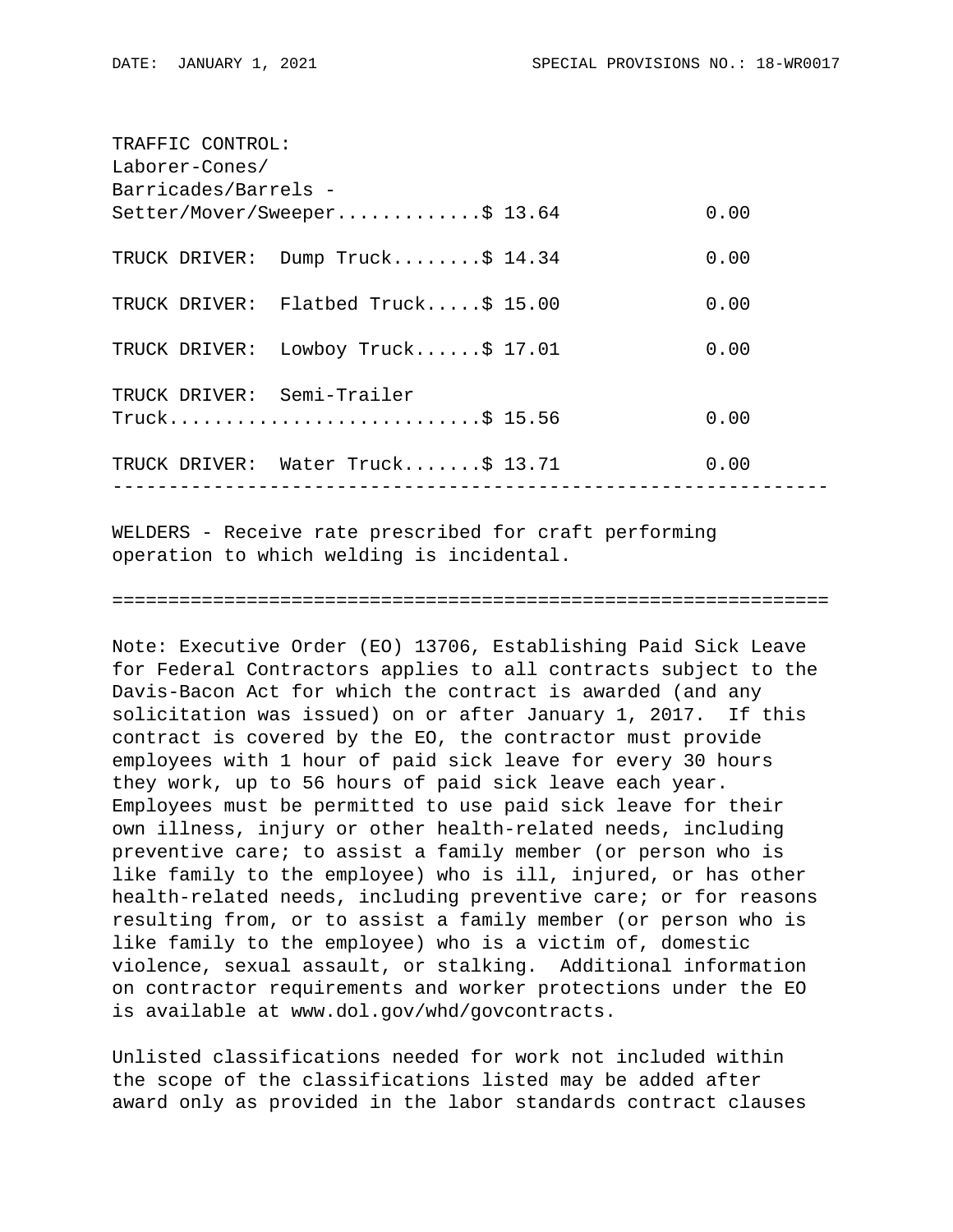(29CFR 5.5 (a) (1) (ii)).

----------------------------------------------------------------

The body of each wage determination lists the classification and wage rates that have been found to be prevailing for the cited type(s) of construction in the area covered by the wage determination. The classifications are listed in alphabetical order of ""identifiers"" that indicate whether the particular rate is a union rate (current union negotiated rate for local), a survey rate (weighted average rate) or a union average rate (weighted union average rate).

Union Rate Identifiers

A four-letter classification abbreviation identifier enclosed in dotted lines beginning with characters other than ""SU"" or ""UAVG"" denotes that the union classification and rate were prevailing for that classification in the survey. Example: PLUM0198-005 07/01/2014. PLUM is an abbreviation identifier of the union which prevailed in the survey for this classification, which in this example would be Plumbers. 0198 indicates the local union number or district council number where applicable, i.e., Plumbers Local 0198. The next number, 005 in the example, is an internal number used in processing the wage determination. 07/01/2014 is the effective date of the most current negotiated rate, which in this example is July 1, 2014.

Union prevailing wage rates are updated to reflect all rate changes in the collective bargaining agreement (CBA) governing this classification and rate.

Survey Rate Identifiers

Classifications listed under the ""SU"" identifier indicate that no one rate prevailed for this classification in the survey and the published rate is derived by computing a weighted average rate based on all the rates reported in the survey for that classification. As this weighted average rate includes all rates reported in the survey, it may include both union and non-union rates. Example: SULA2012-007 5/13/2014. SU indicates the rates are survey rates based on a weighted average calculation of rates and are not majority rates. LA indicates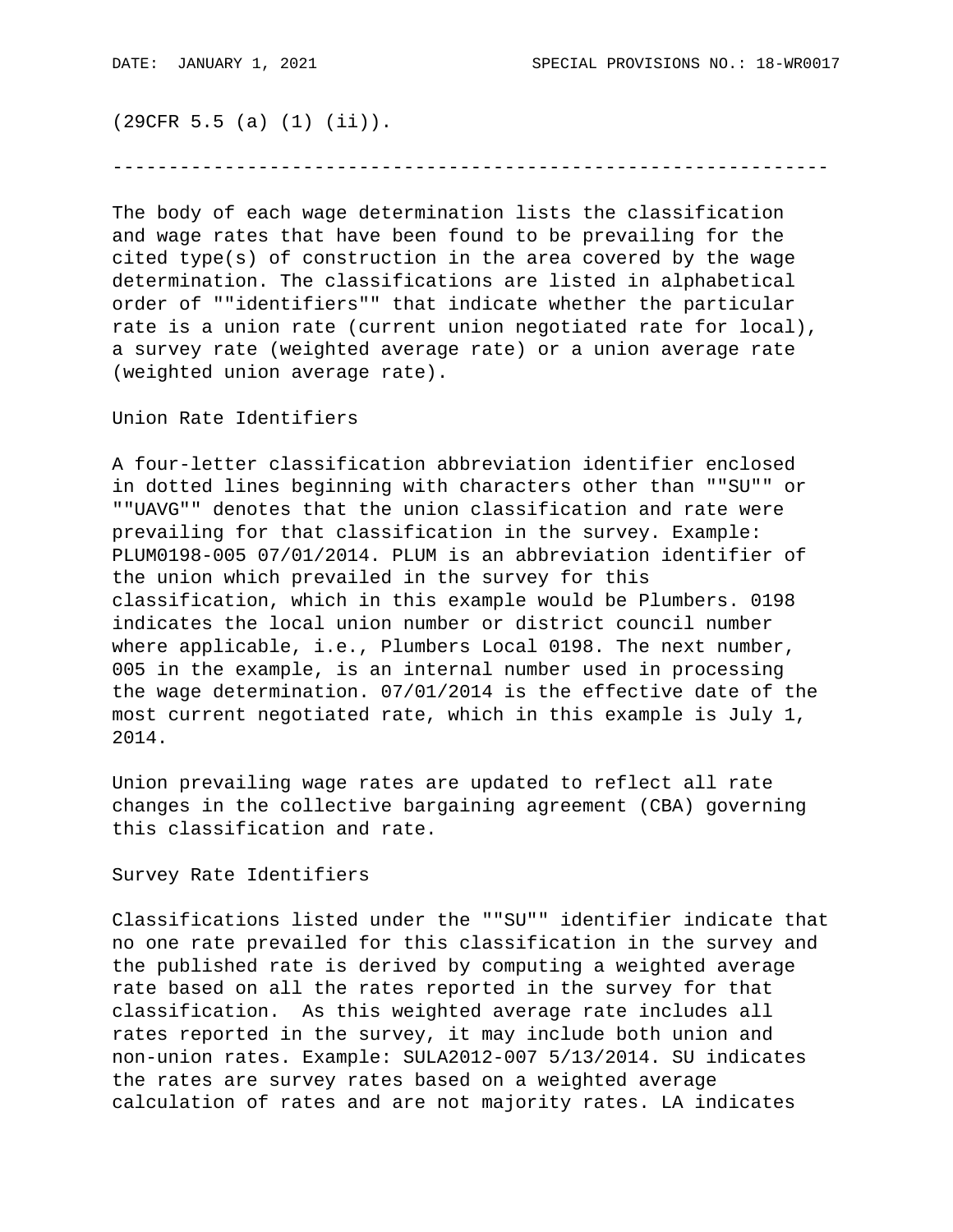the State of Louisiana. 2012 is the year of survey on which these classifications and rates are based. The next number, 007 in the example, is an internal number used in producing the wage determination. 5/13/2014 indicates the survey completion date for the classifications and rates under that identifier.

Survey wage rates are not updated and remain in effect until a new survey is conducted.

Union Average Rate Identifiers

Classification(s) listed under the UAVG identifier indicate that no single majority rate prevailed for those classifications; however, 100% of the data reported for the classifications was union data. EXAMPLE: UAVG-OH-0010 08/29/2014. UAVG indicates that the rate is a weighted union average rate. OH indicates the state. The next number, 0010 in the example, is an internal number used in producing the wage determination. 08/29/2014 indicates the survey completion date for the classifications and rates under that identifier.

A UAVG rate will be updated once a year, usually in January of each year, to reflect a weighted average of the current negotiated/CBA rate of the union locals from which the rate is based.

----------------------------------------------------------------

## WAGE DETERMINATION APPEALS PROCESS

1.) Has there been an initial decision in the matter? This can be:

- \* an existing published wage determination
- \* a survey underlying a wage determination
- \* a Wage and Hour Division letter setting forth a position on a wage determination matter
- \* a conformance (additional classification and rate) ruling

On survey related matters, initial contact, including requests for summaries of surveys, should be with the Wage and Hour Regional Office for the area in which the survey was conducted because those Regional Offices have responsibility for the Davis-Bacon survey program. If the response from this initial